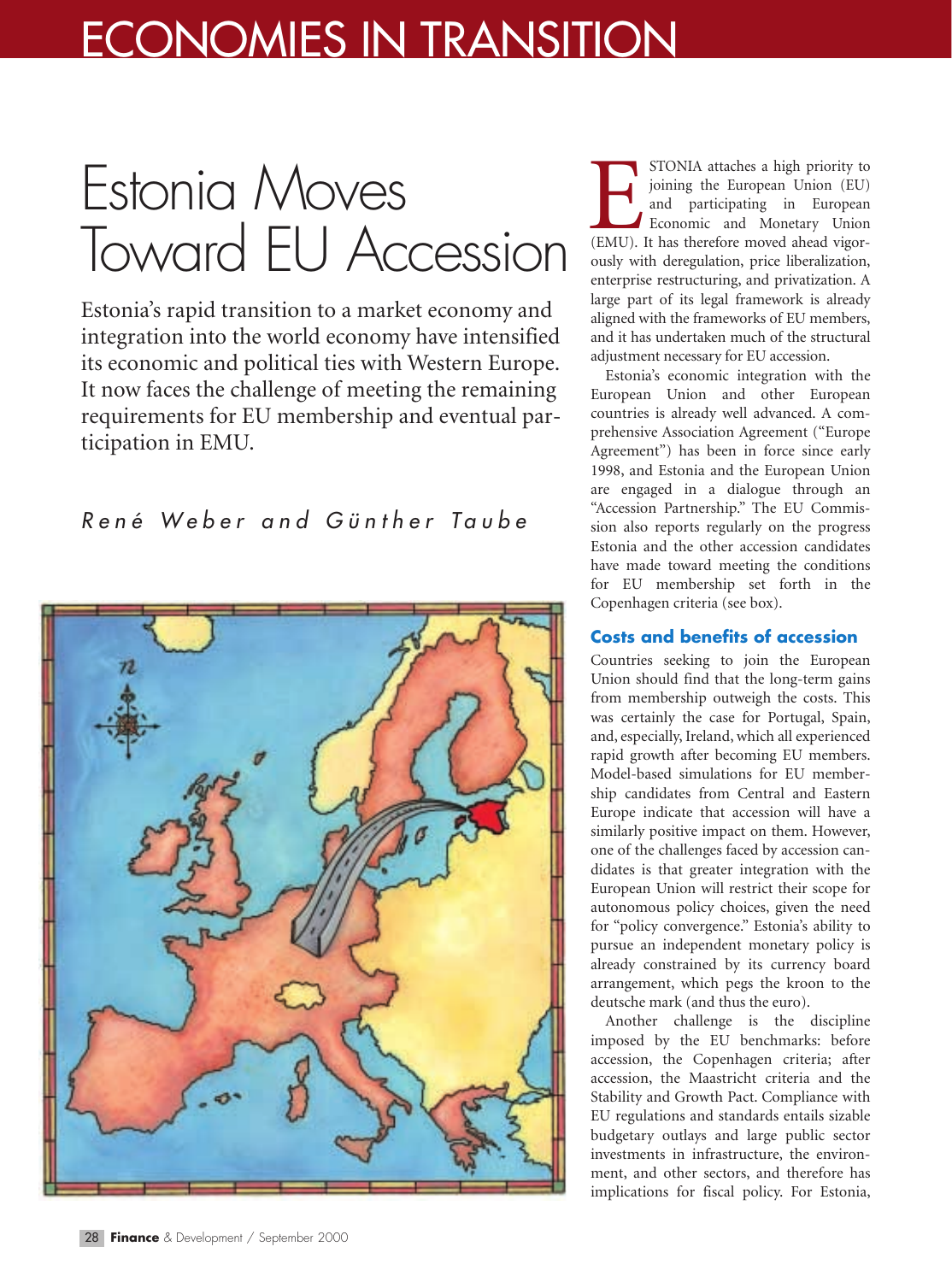#### **The Copenhagen criteria**

At its summit in Copenhagen in 1993, the European Council reached an understanding that all Central and Eastern European countries would be admitted to the European Union once they had fulfilled certain conditions, including adhering to the aims of economic and monetary union. The council established several benchmarks, known as the Copenhagen criteria, for assessing countries' progress toward economic and political compatibility with the European Union: (1) the existence of stable institutions ensuring democratic government, the rule of law, human rights, and the protection of minorities; (2) the existence of a functioning market economy and the capacity to cope with competitive pressures and market forces within the European Union; and (3) the ability to take on the obligations of membership, including adherence to the aims of political, economic, and monetary union.

which until recently had no import tariffs or other trade restrictions, EU accession also means introducing tariffs and trade barriers that could lead to trade diversion, reduced efficiency, and welfare losses.

Any assessment of the possible costs and benefits of EU accession is subject to methodological caveats and is therefore necessarily subjective. Moreover, many of the domestic policies needed to bring Estonia into compliance with EU criteria have not yet been implemented, and the policy framework of the European Union itself is a "moving target" likely to undergo important changes. These factors make it difficult to determine the precise impact of EU membership—or nonmembership—on Estonia's external trade, financial sector, and fiscal policy.

#### **Trade, financial markets, fiscal policy**

Estonia's economy is small and wide open. In 1998, Estonia had the most liberal trade policies of all the transition countries,

|                                                                             | Table 1                                        |                                                  |  |  |  |  |  |
|-----------------------------------------------------------------------------|------------------------------------------------|--------------------------------------------------|--|--|--|--|--|
| <b>Trade indicators for Central and Eastern European</b><br>countries, 1998 |                                                |                                                  |  |  |  |  |  |
|                                                                             | <b>Exports and imports</b><br>(percent of GDP) | <b>Trade with EU</b><br>(percent of total trade) |  |  |  |  |  |
| Albania                                                                     | 42                                             | 83                                               |  |  |  |  |  |
| <b>Bulgaria</b>                                                             | 98                                             | 46                                               |  |  |  |  |  |
| Croatia                                                                     | 95                                             | 55                                               |  |  |  |  |  |
| <b>Czech Republic</b>                                                       | 116                                            | 60                                               |  |  |  |  |  |
| Estonia                                                                     | 170                                            | 70                                               |  |  |  |  |  |
| Hungary                                                                     | 122                                            | 70                                               |  |  |  |  |  |
| Latvia                                                                      | 110                                            | 55                                               |  |  |  |  |  |
| Lithuania                                                                   | 107                                            | 46                                               |  |  |  |  |  |
| Macedonia, former Yugoslav                                                  |                                                |                                                  |  |  |  |  |  |
| Republic of                                                                 | 103                                            | 43                                               |  |  |  |  |  |
| Poland                                                                      | 55                                             | 67                                               |  |  |  |  |  |

Slovenia 68 Sources: IMF, Direction of Trade Statistics database; and Bank of Estonia.

Romania 58 58<br>Slovak Republic 119 58 58 Slovak Republic 119 119<br>Slovenia 115 68 and much of its trade was already oriented toward the European Union (Table 1). With its open capital account and full currency convertibility, it enjoys easy access to the international capital markets. Since the mid-1990s, Estonia has received large inflows of foreign capital, mostly from other EU countries. Although, among the transition countries, the Czech Republic, Hungary, and Poland received the most foreign direct investment in absolute terms during 1989–98, Estonia was the second largest recipient on a per capita basis (Table 2).

*Trade.* In 2000, required to demonstrate its ability to administer the EU's comprehensive trade and tariff regime, Estonia introduced tariffs, mainly on agricultural products, within the limits agreed with the World Trade Organization. However, these tariffs do not apply to imports from the European Union or Estonia's other major trading partners such as Russia and Ukraine—with which it has concluded free trade agreements. Thus, trade diversion and welfare losses following accession will hinge on the level of trade protection toward non-EU members in effect before EU membership and are likely to be limited.

The impact of EU membership on trade will also depend on whether Estonia is able to increase its access to EU markets, especially those for agricultural products and services, which are generally not subject to the Association Agreement. Whether Estonia can increase its share of these markets will depend on how quickly it adopts and implements relevant EU regulations, which will require, in turn, that Estonia build up the necessary administrative capacity. Equally important is the ability of Estonia's private sector to comply with sanitary and safety standards for products sold within the EU's common market.

EU accession will likely spur domestic competition and structural change, leading to a sustained increase in output

| Table 2                          |                                                                         |                                                                              |  |  |  |  |  |  |  |
|----------------------------------|-------------------------------------------------------------------------|------------------------------------------------------------------------------|--|--|--|--|--|--|--|
|                                  |                                                                         |                                                                              |  |  |  |  |  |  |  |
| European countries               |                                                                         |                                                                              |  |  |  |  |  |  |  |
| Cumulative<br>inflows<br>1989-98 | <b>Cumulative inflows</b><br>per capita<br>1989-98<br>(million dollars) | <b>Inflows</b><br>per capita<br>1998<br>(dollars)                            |  |  |  |  |  |  |  |
| 384                              | 103                                                                     | 12                                                                           |  |  |  |  |  |  |  |
| 1,352                            | 163                                                                     | 48                                                                           |  |  |  |  |  |  |  |
| 2,086                            | 464                                                                     | 190                                                                          |  |  |  |  |  |  |  |
| 8,053                            | 782                                                                     | 120                                                                          |  |  |  |  |  |  |  |
| 1,467                            | 1,005                                                                   | 387                                                                          |  |  |  |  |  |  |  |
| 14,508                           | 1,429                                                                   | 94                                                                           |  |  |  |  |  |  |  |
| 1,645                            | 666                                                                     | 111                                                                          |  |  |  |  |  |  |  |
| 1,566                            | 422                                                                     | 249                                                                          |  |  |  |  |  |  |  |
|                                  |                                                                         |                                                                              |  |  |  |  |  |  |  |
| 175                              | 80                                                                      | 25                                                                           |  |  |  |  |  |  |  |
| 14,680                           | 380                                                                     | 159                                                                          |  |  |  |  |  |  |  |
| 4,489                            | 199                                                                     | 90                                                                           |  |  |  |  |  |  |  |
| 1,331                            | 247                                                                     | 56                                                                           |  |  |  |  |  |  |  |
| 1,199                            | 603                                                                     | 83                                                                           |  |  |  |  |  |  |  |
|                                  |                                                                         | <b>Foreign direct investment in Central and Eastern</b><br>(million dollars) |  |  |  |  |  |  |  |

Sources: IMF, *International Financial Statistics*, and *World Economic Outlook*, various years (Washington: International Monetary Fund).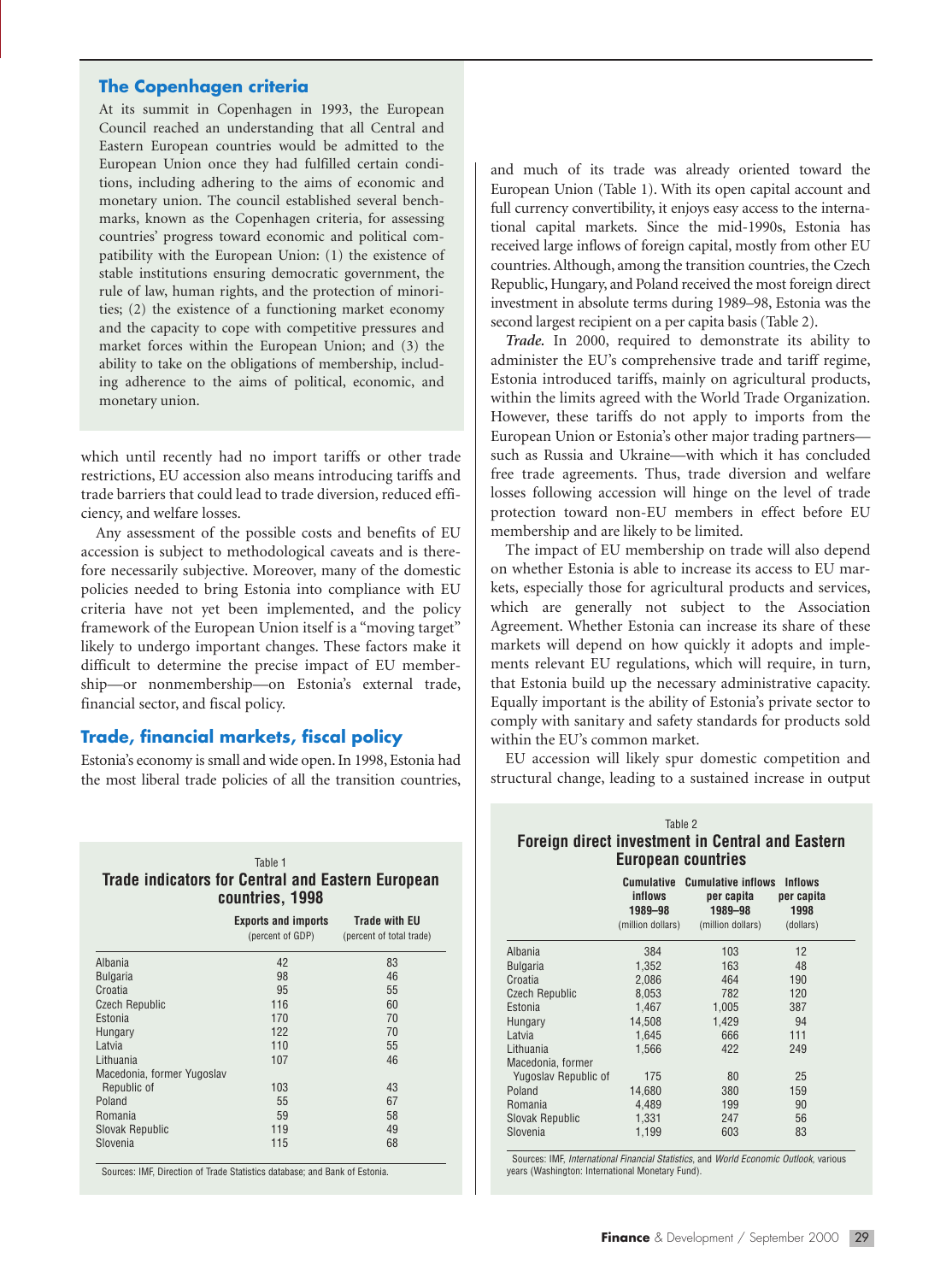| Table 3<br>Fiscal and convergence indicators of selected<br><b>EU accession candidates, 1998</b> |                  |      |           |           |                    |  |  |  |                                     |            |                       |            |            |
|--------------------------------------------------------------------------------------------------|------------------|------|-----------|-----------|--------------------|--|--|--|-------------------------------------|------------|-----------------------|------------|------------|
|                                                                                                  |                  |      |           |           |                    |  |  |  | <b>Maastricht fiscal indicators</b> |            | <b>GDP</b> per capita |            |            |
|                                                                                                  |                  |      |           |           |                    |  |  |  | Government                          | Government |                       | Percent of | Percent of |
|                                                                                                  | balance          | debt |           | euro-area | poorest euro-area  |  |  |  |                                     |            |                       |            |            |
|                                                                                                  | (percent of GDP) |      | (dollars) | average   | country (Portugal) |  |  |  |                                     |            |                       |            |            |
| Cyprus                                                                                           | $-6.5$           | 57.2 | 11,528    | 51.9      | 105.0              |  |  |  |                                     |            |                       |            |            |
| <b>Czech Republic</b>                                                                            | 2.1              | 10.7 | 5,170     | 23.3      | 47.1               |  |  |  |                                     |            |                       |            |            |
| Estonia                                                                                          | $-0.3$           | 7.4  | 3.501     | 15.8      | 31.9               |  |  |  |                                     |            |                       |            |            |
| Hungary                                                                                          | $-4.7$           | 60.4 | 4.712     | 21.2      | 42.9               |  |  |  |                                     |            |                       |            |            |
| Poland                                                                                           | $-3.0$           | 43.4 | 3,854     | 17.3      | 35.1               |  |  |  |                                     |            |                       |            |            |
| Slovenia                                                                                         | $-1.4$           | 25.1 | 10.044    | 45.2      | 91.5               |  |  |  |                                     |            |                       |            |            |
| Euro area                                                                                        | $-2.1$           | 73.4 | 22,220    |           | $\cdots$           |  |  |  |                                     |            |                       |            |            |
| Reference value                                                                                  | $-3.0$           | 60.0 |           |           |                    |  |  |  |                                     |            |                       |            |            |

Sources: IMF, *International Financial Statistics*, and *World Economic Outlook*, various years (Washington: International Monetary Fund).

... Indicates not applicable.

capacity and productivity. Estonia's liberal trade regime already makes it fairly easy for foreign firms to operate in the country, but there is scope for increased competition.

*Financial markets.* Estonia's liberal policy regime has created a favorable investment climate and made it possible for the country to attract foreign investors, particularly in the telecommunications and banking sectors. With increased access to EU markets and its proximity to Russia and other countries in the Commonwealth of Independent States, Estonia is likely to attract even more foreign capital, technology, and know-how, including in its energy and transport sectors, where major privatization projects are under way. Estonia's adoption of the comprehensive package of EU legislation will make it easier for multinational enterprises to include Estonia in their Europe-wide business strategies.

Compliance with EU regulations on capital movements and financial services and with minimum standards for bank regulation and supervision can be expected to improve financial intermediation and deepen the domestic financial sector. Free market access for providers of financial services is bound to spur securities trading, increase portfolio flows, and render the stock market more liquid. In addition, borrowing from foreign banks and launching equity issues abroad should become easier and less costly for large and medium-sized Estonian enterprises.

Transfer payments to and from the European Union grants and loans as inflows and contributions to the European Union as outflows—can be expected to have a direct impact on economic activity in Estonia. Pre-accession financing for infrastructure and environmental projects, agriculture, and technical assistance and training through the PHARE program (the main EU vehicle for technical and financial cooperation with countries in Central and Eastern

Europe) and other channels has been set aside for all membership candidates and will be available up to 2006 or the date a country becomes an EU member. From the date of membership, regular EU support mechanisms will apply, while PHARE funding will cease. Estonia can also expect to receive transfers to facilitate implementation of the EU's Common Agricultural Policy. According to IMF estimates, total net transfer receipts for Estonia could average about 2 percent of GDP a year over the medium term following accession.

EU membership is likely to influence creditors' perception of sovereign and currency risk, thereby reducing the risk pre-

mium on domestic interest rates. Lower capital costs should increase both the supply of, and the demand for, credit, spurring domestic investment and supporting growth. In the run-up to eventual EMU participation, this effect should become even more pronounced. When Estonia adopts the euro, interest rates will likely decline (fully for short maturities and partially for longer maturities) to converge with the lower rates in the euro area.

*Fiscal policy.* On the revenue side, accession will make further tax harmonization necessary for Estonia, which now has a relatively simple, transparent, and efficient tax system (for example, a flat income tax rate of 26 percent). (See also Table 3.) Estonia is unlikely to suffer tax revenue losses owing to the emigration of enterprises or workers; in fact, tax revenues may increase because of stronger real GDP growth, higher excise tax rates, customs tariffs, and a new property tax.

Accession is likely to put significant pressure on public expenditures, however, primarily because of the need for increased public sector investment in infrastructure and the environment to comply with EU standards. Moreover, the EU has cofinancing requirements. For example, its Instrument of Structural Policies for Pre-Accession makes financing available for infrastructure and environmental projects, but such financing is normally limited to 75 percent of public spending on a project. Compliance with EU standards and fulfillment of the legal and institutional preconditions for EU membership are also likely to increase recurrent budgetary expenditures. But interest rate changes are unlikely to have any impact on expenditures, given Estonia's small public debt and debt-servicing burden.

#### **Reconciling growth and external adjustment**

Our analysis of the budgetary and financial impact of EU membership suggests that an increase in EU-related public